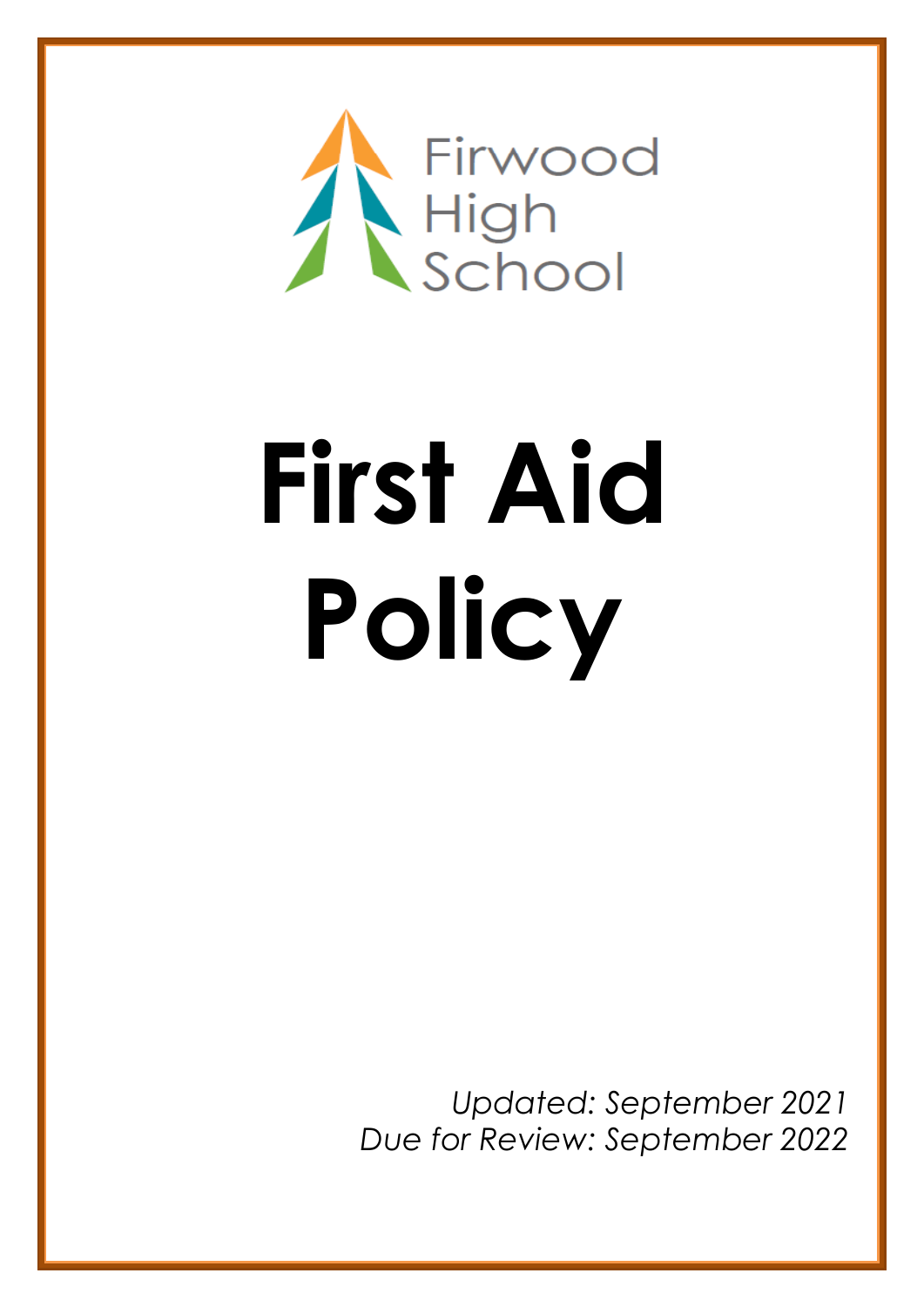# **General Statement**

The Trustees accept their responsibility under the Health and Safety (First Aid) Regulation 1981 and acknowledge the importance of providing first aid for employees, students and visitors within the school

The key principles of the policy and the implementation of it within school are:

- Trust board duty to approve, implement and review this policy
- individual responsibility on all employees
- duty to report, record and, where appropriate, investigate all accidents
- recording of all occasions where first aid is administered to employees, students and visitors
- provision of equipment and materials to carry out first aid treatment
- arrangements to provide training for employees and to maintain a record of that training, reviewable annually.
- establishment of a procedure for managing accidents in school which require first aid treatment
- provision of information to employees on the arrangements for first aid
- undertaking a risk assessment of the first aid requirements of the school.

#### **Risk Assessments**

Risk assessments should be completed in all areas that offer risk to the safety of students, including classrooms, dining hall and the playground. Classroom risk assessments should be by individual teachers and shared with relevant staff.

# **Practical First Aid Arrangements**

#### **First aid boxes in the school are located as follows:**

Medical Room **Bistro** Food Tech Room KS4 Resource Room Science Room Main Office Reprographics Room Staff Room

In addition, there are travel kits for trips and sports events. The contents of these boxes vary according to location and are checked on a regular basis by the Principle First Aider who retains a log of the contents of each box/kit.

Staff attending an accident should use the nearest first aid box to access materials to deal with the accident, if possible. If the contents of the boxes become depleted, staff should inform the Principle First Aider.

#### **Reporting to Parents**

If a student receives more than a minor injury this should be recorded and reported to the parents. Staff should, therefore, report all accidents to a student's class teacher so that parents/carers may be informed prior to the end of school. Bumps to the head suffered by any student must always be reported to parents who should be given the choice whether or not to collect them from school. If the member of staff is unsure as to